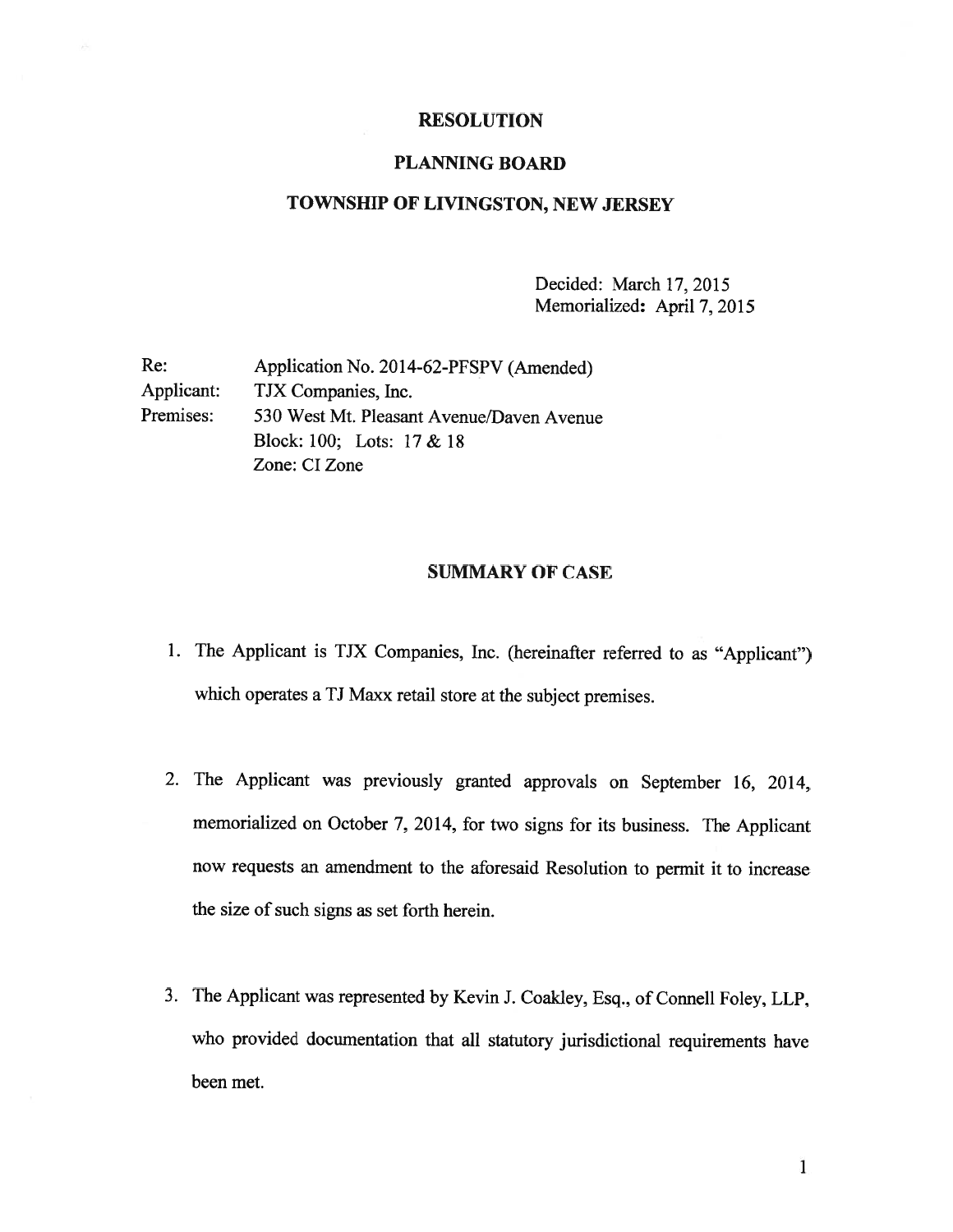- 4. The Board granted the Application for Preliminary and Final checklist waivers as set forth in the Application.
- 5. Testifying on behalf of the Applicant was Mimi Olsen, of Jones Sign Company, designer of the existing and proposed new signs.
- 6. The Application violates the following provisions of the Township zoning code:

### Screen Wall Tower

A: Code Section 170-90.L.(2)(b) restricts the height of a wall mounted sign to no greater than <sup>5</sup> feet, whereas <sup>5</sup> feet <sup>10</sup> 5/8 inches is proposed; resulting in <sup>a</sup> variance request of 10 5/8 inches.

B: Code Section l70-90.L.(2)(c) imposes <sup>a</sup> maximum sign width of <sup>20</sup> feet, whereas Applicant proposes <sup>a</sup> sign width of <sup>27</sup> feet <sup>6</sup> inches; requiring <sup>a</sup> variance of 7 feet 6 inches.

C: Code Section 170-90.L.(2)(d) restricts the maximum area of <sup>a</sup> wall mounted sign to <sup>100</sup> square feet, whereas the proposed sign would measure 161.8 square feet; resulting in <sup>a</sup> variance request of 61.8 square feet.

## **Storefront Elevation**

D: Code Section 170-90.L.(2)(b) restricts the height of <sup>a</sup> wall mounted sign to no greater than <sup>5</sup> feet, whereas <sup>6</sup> feet 3/4 inches is proposed; resulting in <sup>a</sup> variance request of 1 foot 3/4 inches.

2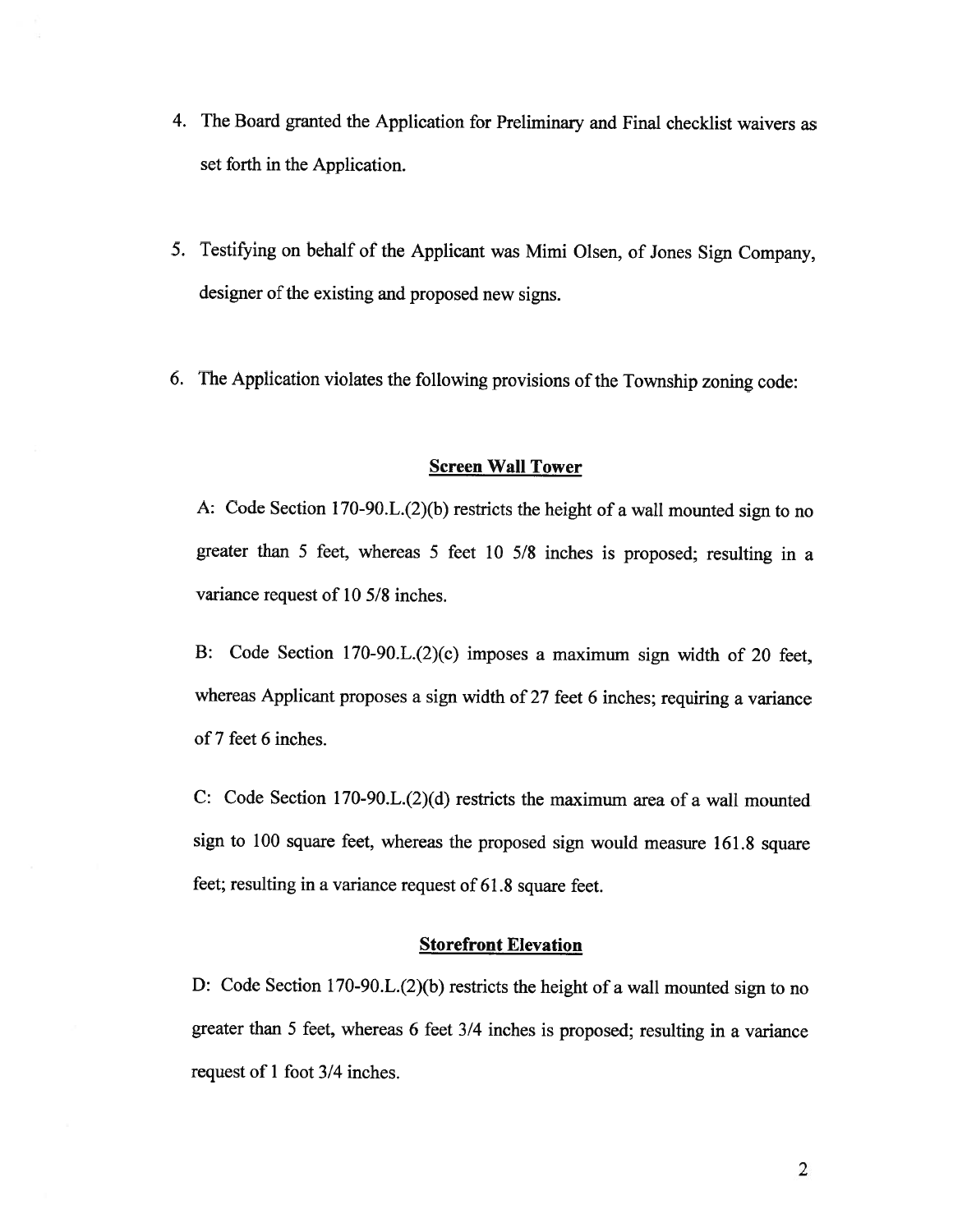E: Code Section 170-90.L.(2)(c) imposes <sup>a</sup> maximum sign width of <sup>20</sup> feet, whereas Applicant proposes a sign width of 30 feet 8 inches; requiring a variance of 10 feet 8 inches.

F: Code Section 170-90.L.(2)(d) restricts the maximum area of <sup>a</sup> wall mounted sign to <sup>100</sup> square feet, whereas the proposed sign would measure 201.25 square feet; resulting in <sup>a</sup> variance request of 101.25 square feet.

## All Signage

G: Code Section 170-90.L. $(1)(g)$  limits the gross area of all signage to 5% of the area of the main building elevation facing the street, whereas the proposed screen wall tower sign would bring the total gross area of such signs to 17.2%. The Board has previously granted variances permitting the gross area, including Applicant's present signage, to be 15.26%; resulting in <sup>a</sup> variance request of an additional 1.94%.

H: Code Section 170-90.L.(2)(i) requires uniformity in design, colors, background, height, etc. of all signage where more than one establishment has signs at <sup>a</sup> site, whereas the Applicant's signs will vary in such categories from the existing signage; so that <sup>a</sup> variance from the uniformity requirement is requested.

7. No Members of the public appeared either in support of or in opposition to the Application.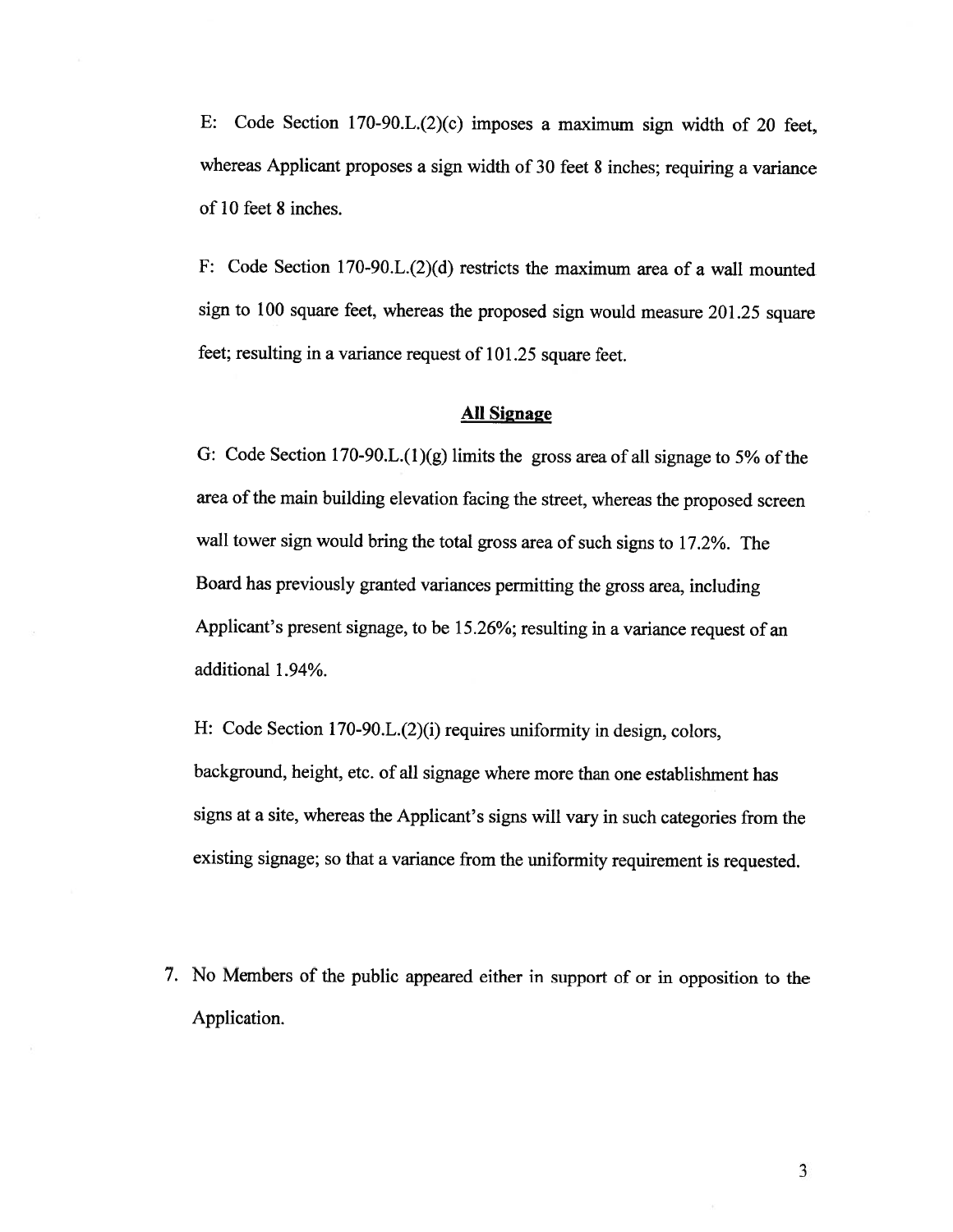- 8. During the course of the hearing the Applicant amended its proposal for the screen wall tower sign. The height was increased to <sup>5</sup> feet 2&5/8 inches, the width was reduced to 24 feet 6&1/4 inches, and the area was reduced to 130.4 square inches. Accordingly, the variances requested for that sign were changed to 2&5/8 inches for height, <sup>4</sup> feet 6&1/4 inches for width and 30.4 square feet for area.
- 9. The Applicant's sign expert testified that the requirement for the larger signs was to provide better visibility to the public, particularly since there are <sup>a</sup> number of existing signs of other tenants both on the building façade and on the screen wall. Motorists require clearly identifiable signage so that they can safely maneuver to the Applicant's location. The proposed screen wall tower sign would replace Applicant's existing signage that is smaller and not best for sight lines from the highway. The storefront signs for the other tenants are larger than the existing sign of the Applicant which is located the furthest from the entry into the parking lot.

## FINDINGS OF FACT

1. The Board finds that the Applicant has satisfied the statutory criteria for Site Plan approval and for the variances requested in the Application as amended and modified during the course of the hearing.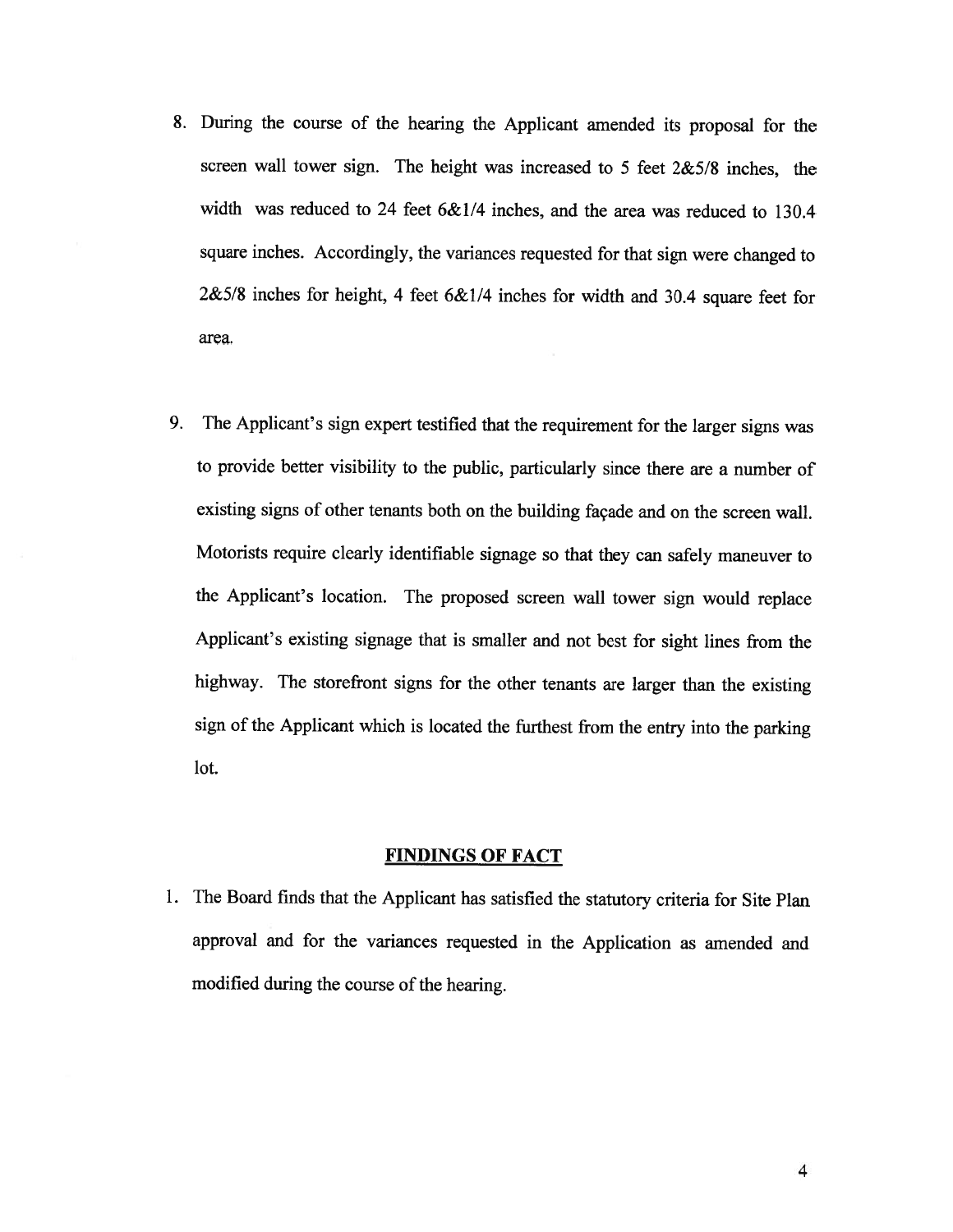- 2. The Applicant has satisfied the criteria of N.J.S. 49:55D-70.c.(2) because the proposed signage will provide <sup>a</sup> better zoning alternative by increasing traffic safety and equalizing the visibility of the Applicant's location with that of the other tenants in the property. The limited visibility of the Applicant's location from public streets and from the parking lot entry will be compensated for. The variances can be granted without any detriment to the public good and will not impair the intent or purpose of the Zone Plan or Zoning Ordinance.
- 3. The Board notes that it has previously granted Applicant <sup>a</sup> variance from the uniformity requirements of Code Section 170-90.L(2)(i).

# CONCLUSIONS OF THE BOARD

- 1. The Board grants the Application for Preliminary and Final Site Plan approval amending the prior approval it granted by the Resolution dated October 7, 2014.
- 2. The Board approves the variances requests as follows:

#### Screen Wall Tower

A: Code Section 170-90.L.(2)(b) restricts the height of <sup>a</sup> wall mounted sign to no greater than <sup>5</sup> feet, whereas <sup>5</sup> feet 2&/58 inches is proposed; resulting in <sup>a</sup> variance grant of 2&5/8 inches.

B: Code Section 170-90.L(2)(c) imposes <sup>a</sup> maximum sign width of <sup>20</sup> feet, whereas Applicant proposes a sign width of 24 feet 6&1/4 inches; resulting in a variance grant of 4 feet 6&1/4 inches.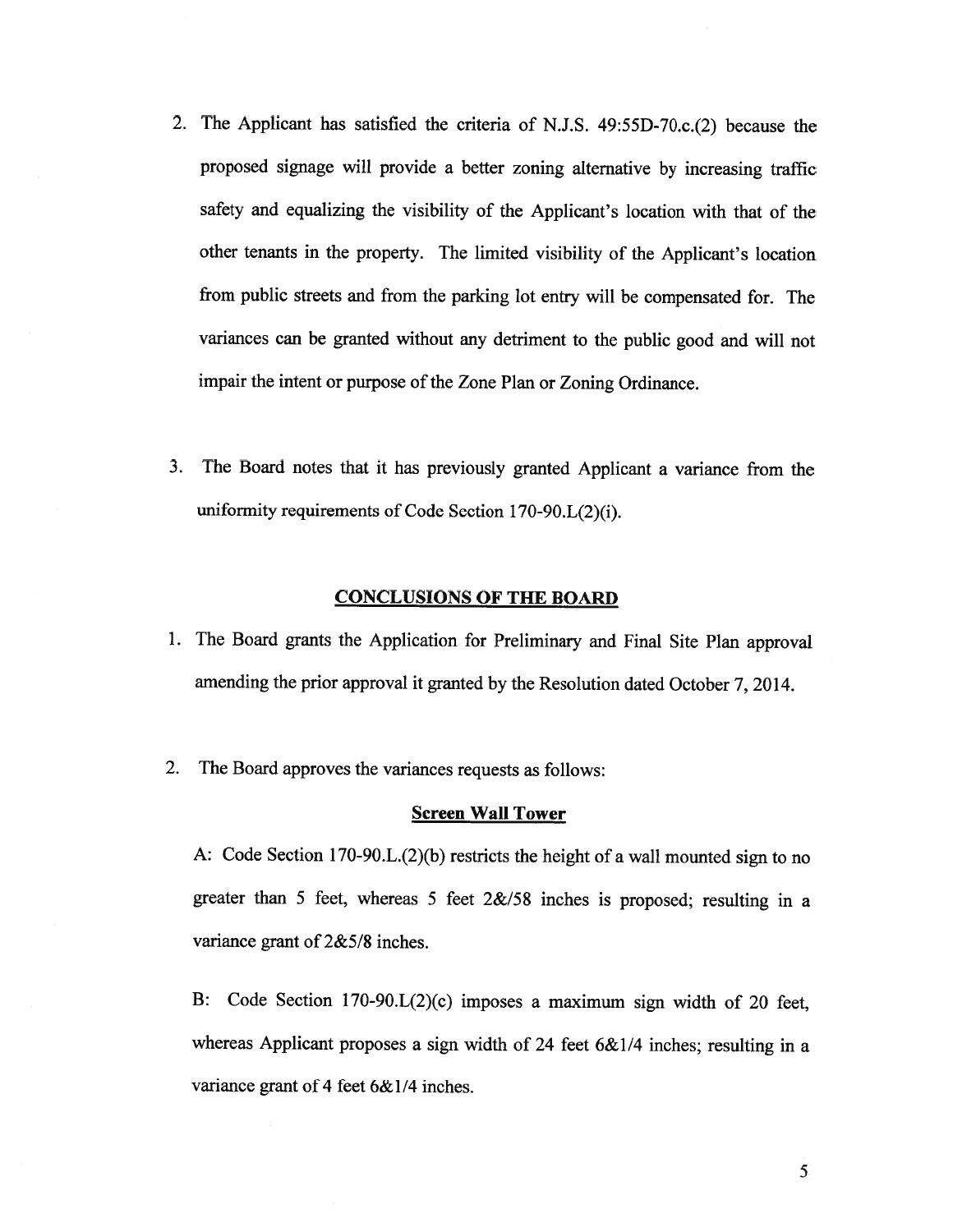C: Code Section 170-90.L.(2)(d) restricts the maximum area of <sup>a</sup> wall mounted sign to <sup>100</sup> square feet, whereas the propose<sup>d</sup> sign would measure 130.4 square feet; resulting in <sup>a</sup> variance gran<sup>t</sup> of 30.4 square feet.

#### Storefront Elevation

D: Code Section 170-90.L.(2)(b) restricts the height of <sup>a</sup> wall mounted sign to no greater than <sup>5</sup> feet, whereas <sup>6</sup> feet 3/4 inches is proposed; resulting in <sup>a</sup> variance gran<sup>t</sup> of 1 foot 3/4 inches.

E: Code Section 170-90.L.(2)(c) imposes <sup>a</sup> maximum sign width of <sup>20</sup> feet, whereas Applicant proposes <sup>a</sup> sign width of <sup>30</sup> feet <sup>8</sup> inches; resulting in <sup>a</sup> variance gran<sup>t</sup> of 10 feet 8 inches.

F: Code Section 170-90.L.(2)(d) restricts the maximum area of <sup>a</sup> wall mounted sign to <sup>100</sup> square feet, whereas the propose<sup>d</sup> sign would measure 201.25 square feet; resulting in <sup>a</sup> variance gran<sup>t</sup> of 101.25 square feet.

### All Signage

G: Code Section 170-90.L.(1)(g) provides for <sup>a</sup> maximum gross area of all signage of 5% of the main building elevation facing the street, whereas the propose<sup>d</sup> screen wall tower sign would bring the total gross area of such signs to 17.2%, an increase beyond the 15.26 % previously approved; resulting in an additional variance gran<sup>t</sup> of 1.94%,

H: The previously granted variance from the Code Section 170-90.L.(2)(i) signage uniformity requirement is continued in effect.

6